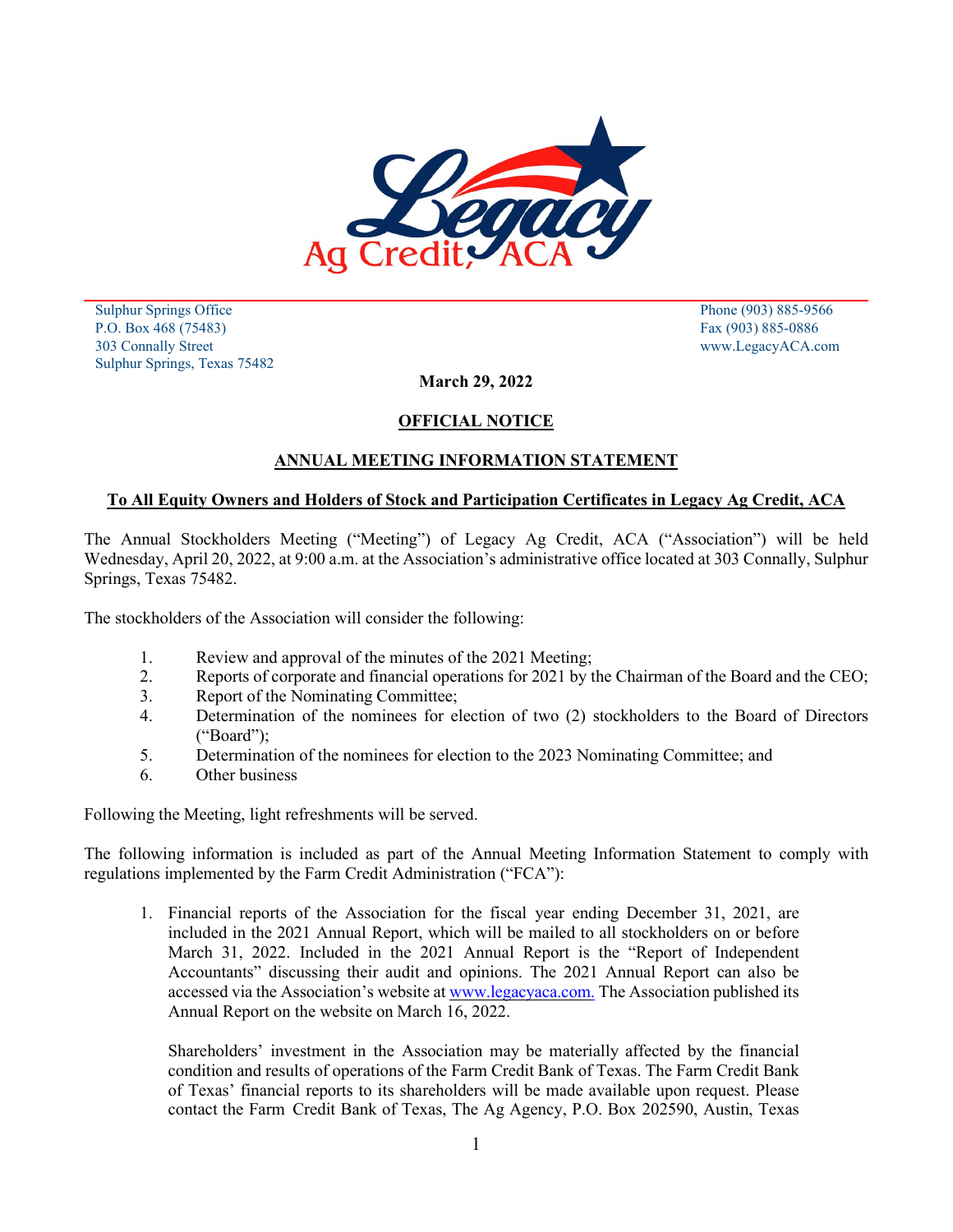78720-2590, call [512-483-9260 or e-mail fcb@farmcreditbank.com.](mailto:512-483-9260%20or%20e-mail%20fcb@farmcreditbank.com.)

2. As of February 28, 2022, there were 1,111 stockholders of record eligible to vote. Members owning voting stock at the close of business on March 31, 2022, will be eligible to vote if they have been designated as the voting stockholder. Any matter brought to a vote at the Meeting or thereafter by mail ballot will be decided by a simple majority vote.

|                      |                    | Term & Expiration | <b>Served</b>  | Type of Agriculture/Aquaculture |
|----------------------|--------------------|-------------------|----------------|---------------------------------|
| <b>Name</b>          | <b>Current Age</b> | Period            | (Years)        | <b>Engaged In</b>               |
| Terry Milligan       | 61                 | 2019-2022         | 12             | Beef yearling grazing operation |
| R. Cody Newman       | 73                 | 2019-2022         | 22             | Beef cattle operation           |
| Cheryl Scott         | 39                 | 2019-2022         |                | Board-elected outside director  |
| <b>Brandon Sides</b> | 41                 | 2020-2023         |                | Peas and beans operation        |
| Clay Smith           | 37                 | 2020-2023         |                | Poultry operation               |
| Danny Evans          | 70                 | 2021-2024         | $\overline{4}$ | Beef cattle operation           |
| Tommy Goodson        | 51                 | 2021-2024         |                | Beef cattle operation           |

3. Current director information:

The Association Bylaws provide that the Board shall have six (6) directors elected by stockholders and one (1) or more director(s) elected by stockholder-elected directors.

All Directors who served during 2021 attended at least 75% of the Board meetings convened during the fiscal year ending December 31, 2021. All Directors who served during 2021 attended at least 75% of the meetings of the committees on which they served during the fiscal year ending December 31, 2021. Mr. Goodson was elected in June 2021 and attended at least 75% of the Board meetings and committee meetings convened subsequent to his election.

There were no directors who resigned or declined to stand for re-election during 2021 because of a disagreement with a Board-adopted policy.

- 4. There have been no transactions of the type required to be disclosed in FCA Regulation Sections 620.6(e) outside the normal course of business between the Association and itssenior officers, directors or their immediate family members, or any organization with which such senior officers or directors are affiliated. There has been no involvement in any legal proceedings as described in FCA Regulation Section 620.6(f) during the past five years for any directors, director nominees or senior officers.
- 5. The voting stockholders of this Association shall elect, by mail ballots to be sent after the 2022 Meeting, one or more directors as may be required to fill any vacancy on the Board. The Board of Directors has approved including an electronic voting option for this election.
- 6. As required by FCA guidance, we are sending a separate copy of these materials to each individual identified as a stockholder on our records, including each co-owner of stock. Accordingly, the same address may receive two or more copies of these materials.

The Association Nominating Committee conducted meetings on February 17, 2022, and February 28, 2022, to nominate candidates for the open director positions. After determining the stockholders' willingness and eligibility to serve, the following candidates were nominated by the Committee: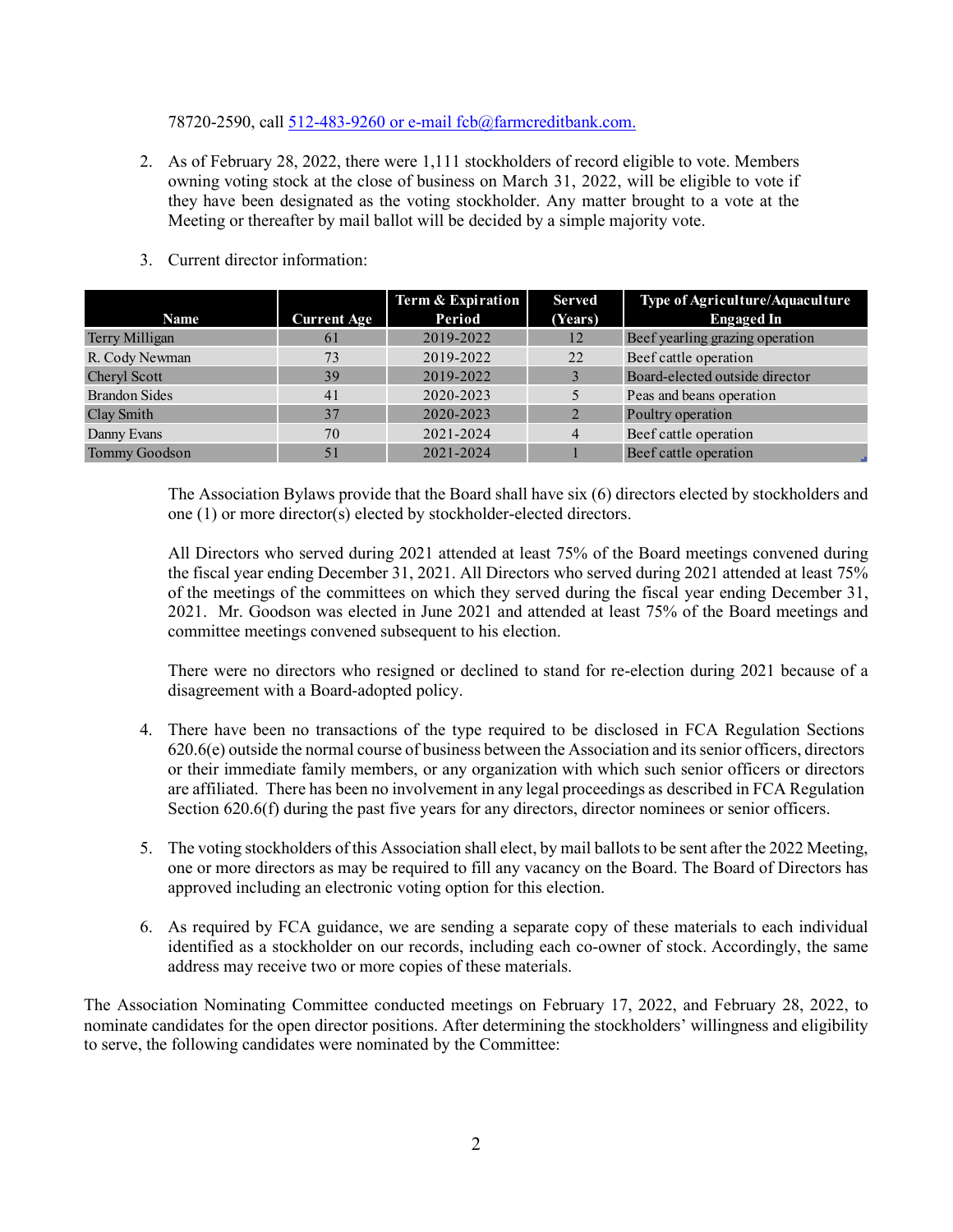| <b>POSITION 1</b>          | <b>POSITION 2</b>         |
|----------------------------|---------------------------|
| Terrel "Terry" D. Milligan | Jay Alan Jordan           |
| Jason Mitchell Steed       | Dr. Robert C. Tiller, DVM |

For information purposes, a brief biographical statement for each nominee that describes the occupation, farm operation, business experience, other board positions on which the nominee serves, and any family loan relationships that may exist with the Association is furnished below:

# **Director Position 1**

**Terrel "Terry" D. Milligan - Age 61**. Mr. Milligan resides in Ben Wheeler, Texas, in Van Zandt County. He owns and operates a beef cattle and hay production operation on 250 acres in Van Zandt County and an additional 600 acres in Bryan and Atoka counties in Oklahoma. He and his wife own and operate Milligan & Company Fire Ant Control, a seasonal business. In 2015, he retired from USDA after 34 years of service as an animal health technician. Ranching has been his principal occupation for the past five years. Mr. Milligan holds an associate degree in farm and ranch management from Murray State College in Tishomingo, Oklahoma. Mr. Milligan has been a member/borrower of the Legacy Ag Credit, ACA since 1995 and a member of the board since 2010 and has served as chairman of the board since 2016. He currently is a member of the Association's Audit Committee, and he is the Association's representative on the Farm Credit Bank of Texas Stockholder Advisory Council and Farm Credit Council. He is also a member of the Nominating Committee for the Farm Credit Bank of Texas. He currently serves on no other boards, but he has previously served as president of the Van FFA alumni association and is a supporter of the Van Zandt County Fair. He is a member of the Van Zandt County Farm Bureau and the Northeast Texas Beef Improvement Organization. He and his wife are members of the Lindale Church of Christ. He and his wife, Joyce, were blessed with four children and five grandchildren. His business address is 490 VZ County Road 4415, Ben Wheeler, Texas 75754.

The Association has one or more loans with Mr. Milligan and Mr. Milligan's immediate family member (wife) that were made in the ordinary course of business on the same terms, including interest rates, amortization schedule and collateral, as those prevailing at the time for comparable transactions with other persons or entities, and involved no more than normal risk of collectability.

**Jason Mitchell Steed – Age 35:** Mr. Steed was born in Dallas, Texas and currently resides in Rockwall, Texas in Rockwall County. Mr. Steed graduated from Rockwall High School and attended Baylor University for two years. He received a BS degree in Agricultural Economics from Texas A&M-Commerce. Mr. Steed is a self-employed oil and gas industry consultant through J Steed Consulting LLC, where he serves as Managing Member and Director, which has been his principal occupation for the past five years. His ranch operation includes a small beef cow/calf operation that also preconditions calves and feeds out yearlings, and he owns timberland in Red River County near Clarksville, Texas through his company, JS2 Properties, LLC, where he serves as a manager and a director. Mr. Steed is also Managing Member and Director of Down-Right Royalties LLC, an oil, gas, and minerals company, and is a member of Arista Kaufman, LLC, a real estate holding company. Mr. Steed currently does not serve on any boards. He and his wife Natalie recently purchased 120 acres in Hunt County, and they have two sons. His business address is 3065 North Goliad Street, Rockwall, Texas 75087.

The Association has one or more loans with Mr. Steed and Mr. Steed's immediate family member (wife) that were made in the ordinary course of business on the same terms, including interest rates, amortization schedule and collateral, as those prevailing at the time for comparable transactions with other persons or entities, and involved no more than normal risk of collectability.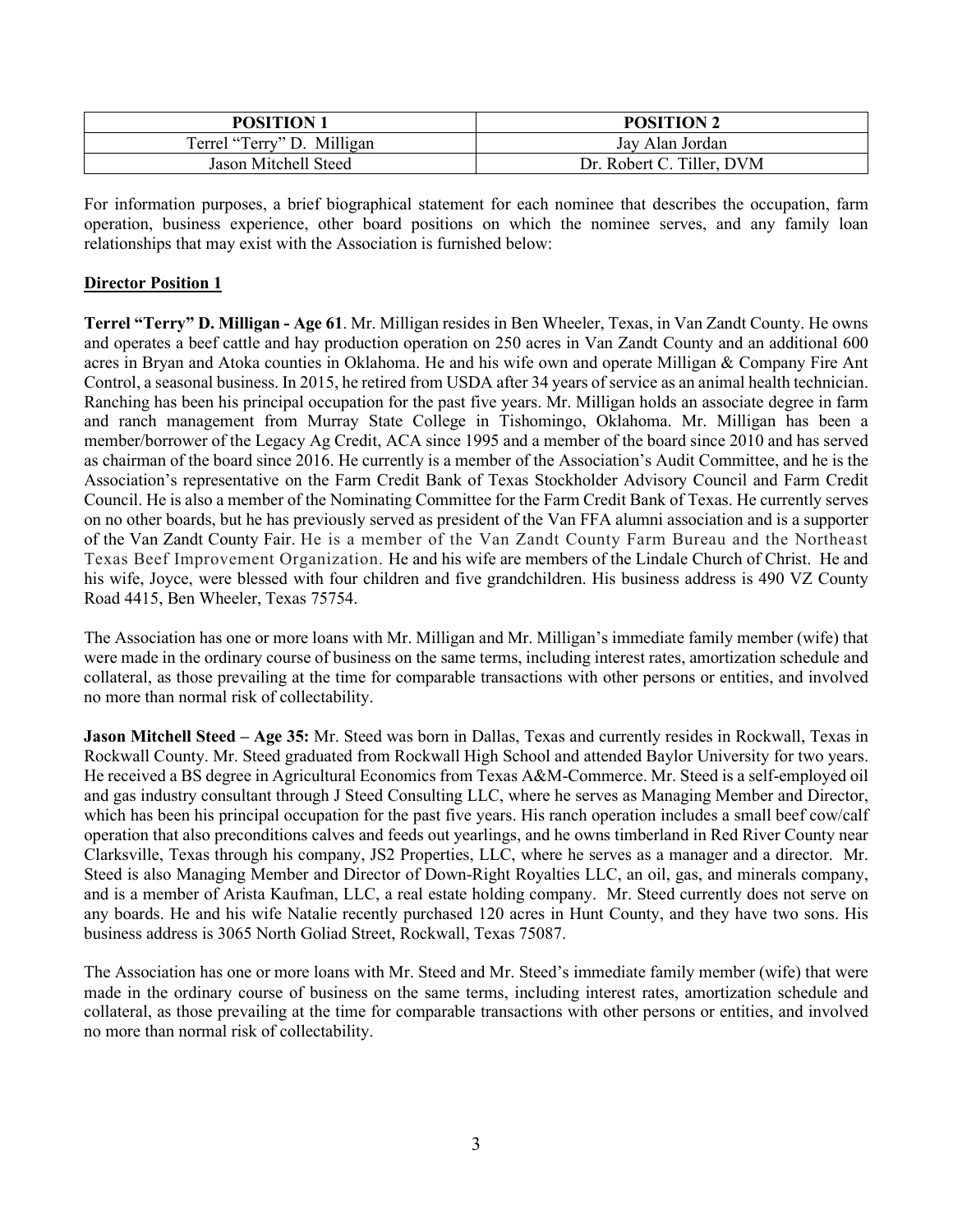#### **Director Position 2**

**Jay Alan Jordan – Age 46:** Mr. Jordan was born in Dallas, Texas and currently resides in Rockwall, Texas in Rockwall County. Mr. Jordan graduated from South Garland High School and received a BBA degree in Marketing from Texas Tech University. He has worked in the commercial insurance industry for over 17 years which has been his principal occupation for the past five years. Mr. Jordan is employed by K & S Insurance where he has been a partner for the past five years. Mr. Jordan currently does not serve on any boards, but he previously served on the board of Premier Bancshares/Synergy Bank for seven years, during which time he served on the Loan Committee, the Asset Classification Committee, and the Compensation Committee. His ranch operation consists of 80 acres in Van Zandt County where he currently produces hay and previously raised beef cattle. He and his wife Courtney have a daughter and a son. His business address is 2255 Ridge Road, Suite 333, Rockwall, Texas 75087.

The Association has one or more loans with Mr. Jordan and Mr. Jordan's immediate family member (wife) that were made in the ordinary course of business on the same terms including interest rates, amortization schedule and collateral, as those prevailing at the time for comparable transactions with other persons or entities and involved no more than normal risk of collectability.

**Robert C. Tiller, DVM - Age 69:** Dr. Tiller was born in Carthage, Texas and currently resides in Waskom, Texas in Harrison County. He attended Panola College for two years before transferring to Texas A &M University, where he earned a Doctor of Veterinary Medicine degree. He has been a practicing veterinarian since 1976, and he is the owner/operator of Tiller Veterinary Clinic, which has been his principal occupation for the past five years. He is licensed to practice in both Texas and Louisiana. His ranch operation encompasses 7,000 acres in Panola and Harrison Counties and produces beef cattle, hay, and timber. Dr. Tiller also owns Tiller Irrigation. He currently does not serve on any boards, but he previously served on the board of a commercial bank. He is a member of the Texas Southwest Cattle Raisers Association, the Texas Veterinary Medicine Association, and the Louisiana Veterinary Medicine Association. His business address is 810 Spur 156, Waskom, Texas 75692. He and his wife Karen have three sons, and one son works with Dr. Tiller in the family ranch business.

The Association has one or more loans with Dr. Tiller and Dr. Tiller's immediate family member (wife) that were made in the ordinary course of business on the same terms, including interest rates, amortization schedule and collateral, as those prevailing at the time for comparable transactions with other persons or entities, and involved no more than normal risk of collectability.

## **Director and Family Member Loans**

Directors and their family members are eligible for loans under the same terms and conditions available to any person. Loans outstanding with the nominees listed herein and with any family members were made in the ordinary course of business, on the same terms, including interest rate, amortization schedule and collateral, as those prevailing at the time for comparable transactions with other persons and involved no more than normal risk of collectability. Except as disclosed herein, none of the nominees have had any non-loan transactions with the Association.

The director candidate information shown above was prepared and submitted by the respective candidates and is for educational purposes only. By regulation, the Association must remain impartial and can neither endorse nor oppose any candidate.

#### **Nominations from the Floor**

During the Meeting, nominations may be made from the floor for Director positions 1 and 2. Any owner of voting stock may make a nomination from the floor and when nominations cease, the presiding officer shall close the call for nominations from the floor. All nominees from the floor who wish to be considered must accept the nomination,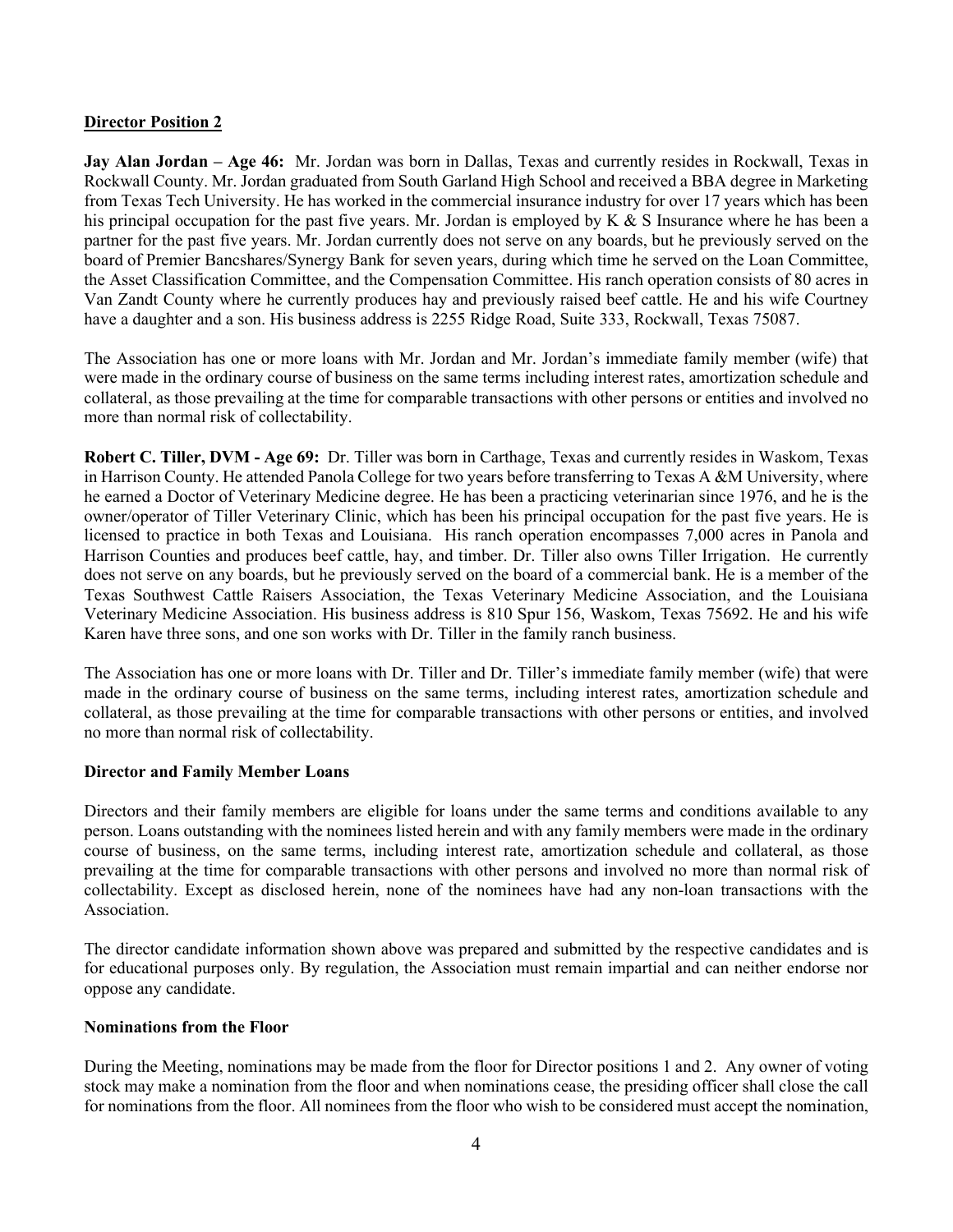must be eligible voting stockholders and must provide the required disclosures, in writing, at the Meeting or within five (5) business days of the Meeting, in compliance with FCA regulations 611.330 and 620.6(e) and (f). Under these regulations any occurrence that would require disclosure must be disclosed. No person may be a nominee for director who does not accept the nomination, provide the disclosures required by regulations, or whose loan performance status would preclude them from serving, in accordance with Association Bylaws.

The Association's Nominating Committee conducted meetings on February 17, 2022, and February 28, 2022, to select candidates for the three (3) member positions (1, 2 and 3 herein below) and three (3) alternate positions (4, 5, and 6 herein below) for the 2023 Committee. After determining each stockholder's willingness and eligibility to serve, the following candidates were nominated by the Committee:

| Kevin Carter    | R. Clayton Conway, Jr. |  |
|-----------------|------------------------|--|
| Joev Hooton     | R. Michael Groom       |  |
| Dr. Herb Marlow | Amanda Hazel           |  |

The election of two (2) eligible stockholders for Director Positions 1 and 2, and the election of the 2023 Nominating Committee members and alternates will be accomplished by mail ballots, which will be sent to eligible voting stockholders not more than ten (10) business days after the Meeting. The Board of Directors has approved including an electronic voting option for this election.

#### **Certification**

By signing below, I hereby certify that I have reviewed this Annual Meeting Information Statement and the information contained herein, and further certify that the report has been prepared in accordance with all applicable statutory and regulatory requirements and that the information is true, accurate and complete to the best of my knowledge and belief.

Milligan

Terry Milligan, Chairman of the Board

uus Ul. Offma-

Derrell Chapman, Chief Executive Officer

Heather behaven

Heather Johnson, Chief Financial Officer

Date of Signature:  $3/29/2022$ 

Date of Signature:  $3/29/2022$ 

Date of Signature: 3/29/2022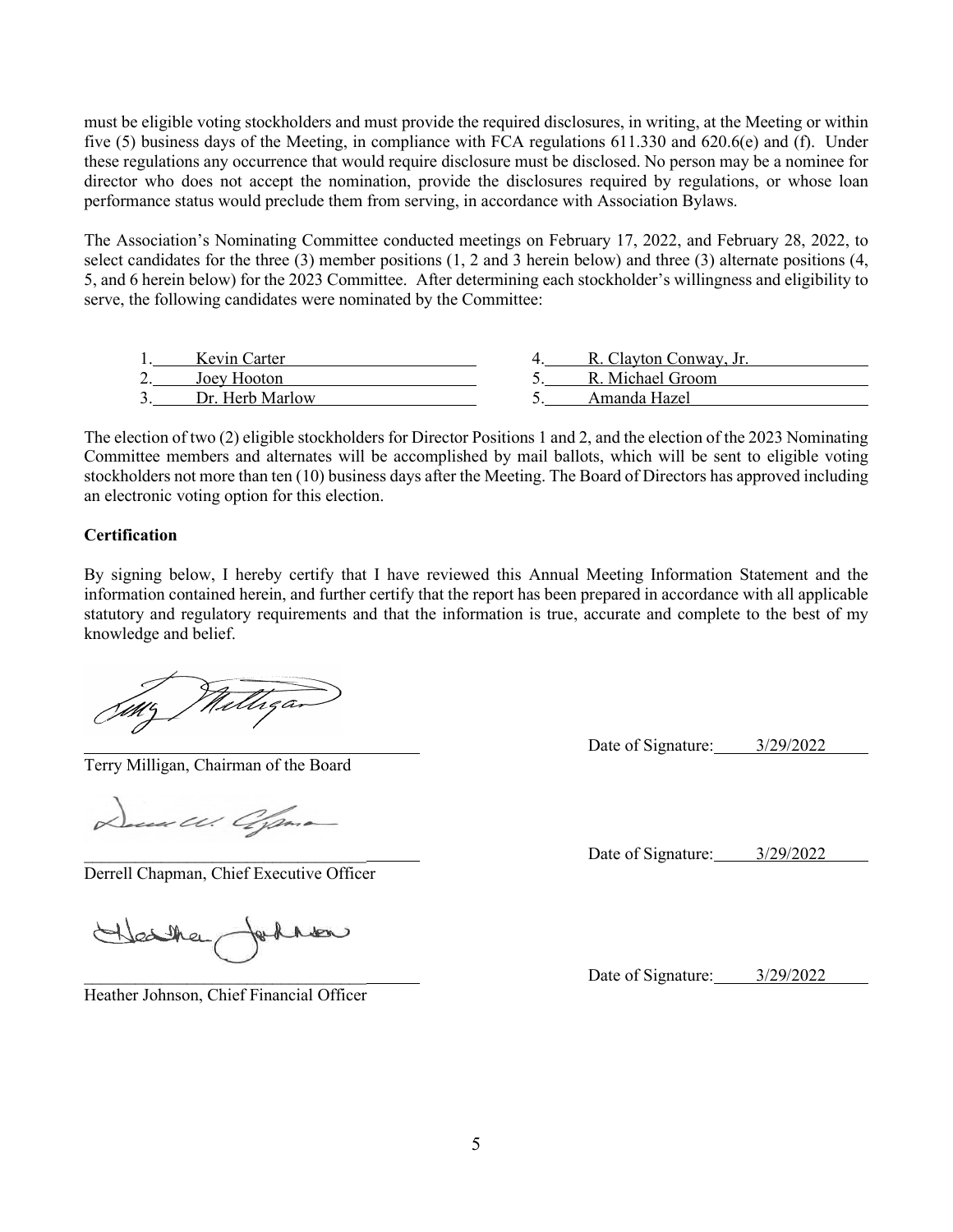# *RECORD OF MINUTES ANNUAL STOCKHOLDERS MEETING OF LEGACY AG CREDIT, ACA MAY 19, 2021*

The Annual Stockholders Meeting of Legacy Ag Credit, ACA was called to order by Terry Milligan, Chairman of the Board, at 9:00 a.m. on May 19, 2021 at the offices of Legacy Ag Credit, ACA, in Sulphur Springs, Hopkins County, Texas.

After determining that a quorum was present, to the extent a quorum was necessary, Chairman Milligan asked Stockholder Louis Cernoch to offer the invocation. Ten (10) stockholders, including board members and staff members who are stockholders, attended the meeting. Voting stockholders who submit mail or electronic ballots will also be included in the quorum determination for the meeting.

Chairman Milligan advised those in attendance that a copy of the minutes from the 2020 meeting held July 22, 2020 had been mailed to each stockholder. Chairman Milligan asked if there were any corrections or additions to the 2020 minutes. There being none, Stockholder Cernoch moved to accept the minutes as presented. Stockholder Cody Newman provided a second to the motion which passed by unanimous vote.

Chairman Milligan introduced Nominating Committee Chairman Joey Hooton, who presented the report of the Nominating Committee. Committee Chairman Hooton reported that the Nominating Committee met on February 17, 2021 and March 19, 2021 to nominate eligible qualified candidates for the expiring director positions. After determining each stockholder's willingness and eligibility to serve, the following stockholders were nominated by the Committee for three-year terms on the Board of Directors:

> Position 1: Louis Cernoch, Jr. (Incumbent) and Thomas G. Goodson Position 2: Danny Evans (Incumbent) and Carla J. Witcher

Committee Chairman Hooton advised that the Annual Meeting Information Statement provided a description of each of the candidate's occupation, business experience, and other positions and boards on which the nominees serve, as well as any family member or business associate loan relationships that may exist with the Association.

Committee Chairman Hooton reported that the Nominating Committee had conducted meetings on February 17, 2021 and March 19, 2021 to nominate candidates for the three (3) member positions and three (3) alternate positions for the 2022 Nominating Committee. After determining each stockholder's willingness and eligibility to serve, the following were nominated by the Committee for a one-year term as the 2022 Nominating Committee:

- 1. Joey Hooton Member
- 2. Jay Jordan Member
- 3. Arvis Tanton Member
- 4. Amanda Hazel Alternate
- 5. R. Michael Groom Alternate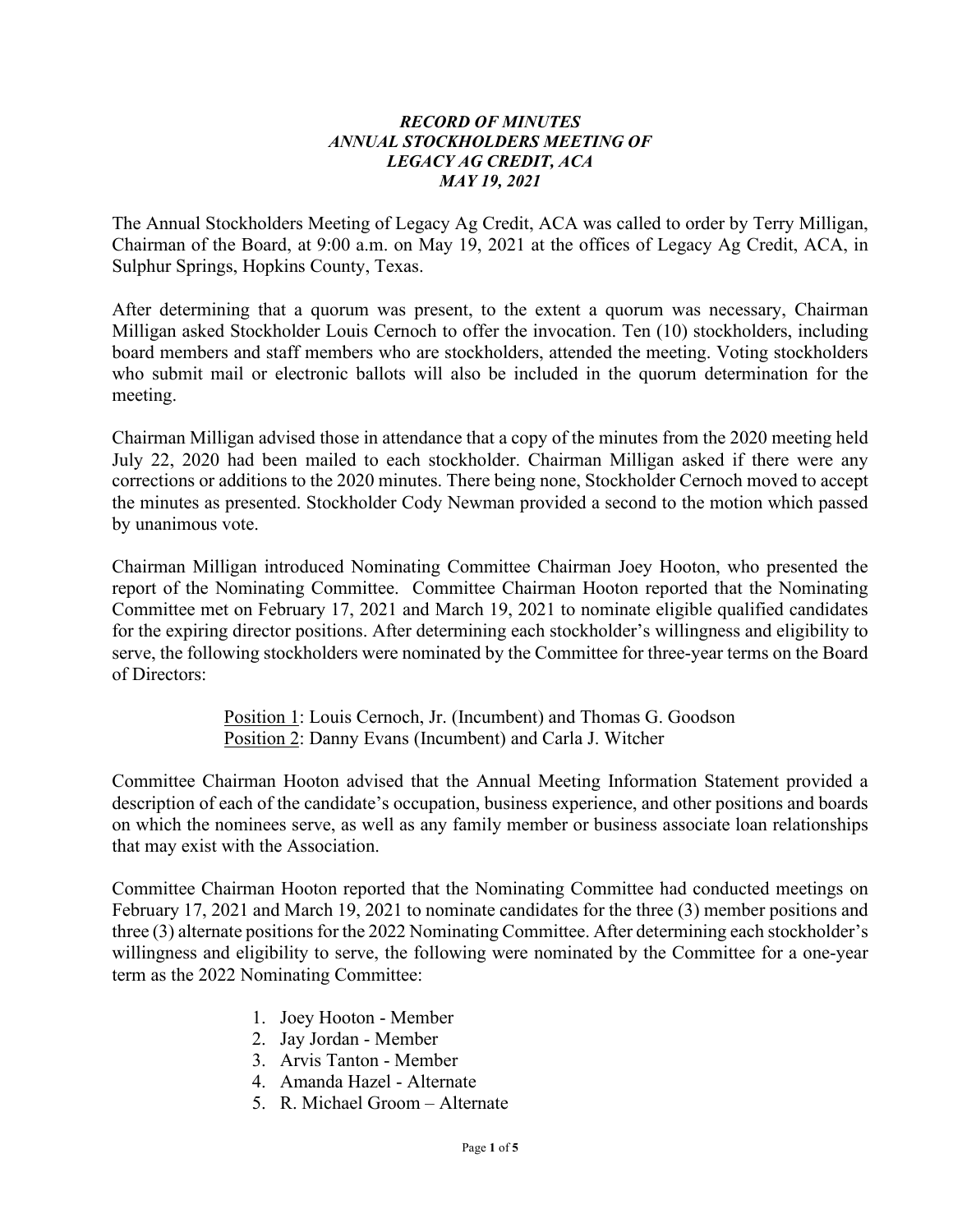# 6. R. Clayton Conway – Alternate

Committee Chairman Hooton explained that subsequent to the mailing of the Annual Meeting Information Statement, Stockholder Arvis Tanton paid his loan off and is no longer eligible to serve on the 2022 Nominating Committee, which leaves a vacancy on the Nominating Committee.

Committee Chairman Hooton explained that the election of the two (2) eligible stockholders for Director Positions 1 and 2 and the election of the 2022 Nominating Committee and Alternates will be accomplished by mail ballot or electronic vote cast by eligible voting stockholders not more than ten (10) business days after the annual meeting.

At this time, Committee Chairman Hooton asked for nominations from the floor for Director Position 1. There being none, Committee Chairman Hooton announced that nominations for Director Position 1 were now closed.

Committee Chairman Hooton asked for nominations from the floor for Director Position 2. There being none, Committee Chairman Hooton announced that nominations for Director Position 2 were now closed.

Committee Chairman Hooton announced that the following stockholders have been nominated as candidates for Director Positions 1 and 2 and if elected, will serve a three-year term on the Board of Directors:

Position 1: Louis Cernoch, Jr. and Thomas G. Goodson Position 2: Danny Evans and Carla J. Witcher

Committee Chairman Hooton offered each candidate the opportunity to address those present at the Meeting.

Stockholder Cernoch advised that he had enjoyed serving on the Board of Legacy and would appreciate the opportunity to continue to serve the stockholders in this capacity. Stockholder Goodson advised that he had partnered with Legacy for over seven (7) years as a stockholder and had also served on the Nominating Committee and through his involvement with Legacy he has had the opportunity to introduce others to the ag-banking world and sees great opportunities and potential for Legacy in the future. Stockholder Goodson added that the nomination was an honor and that he would be honored to serve on the Legacy Board if elected. Stockholder Evans advised that he is a life-long residence of Sulphur Springs, a former ag teacher, dairyman and county commissioner of Hopkins County for 18 years and currently has a beef cattle herd and hay operation and enjoys traveling with his wife Debra. Additionally, Stockholder Evans advised he had been a stockholder of Legacy since 1993 and had served on the Board since his election in 2018. Stockholder Evans added that serving on the Board had been a privilege and that the Association is a co-op and the Board members are stockholders who represent other stockholders who are farming and making a living and Board decisions are made with that in mind. Stockholder Evans noted that Legacy had grown over the last three years and has for the past several years paid a cash patronage of up to 60% of net earnings which is one of the business features that makes the Farm Credit System unique, and the goal of the Legacy Board is to continue to be a strong, healthy source of money for farmers and ranchers.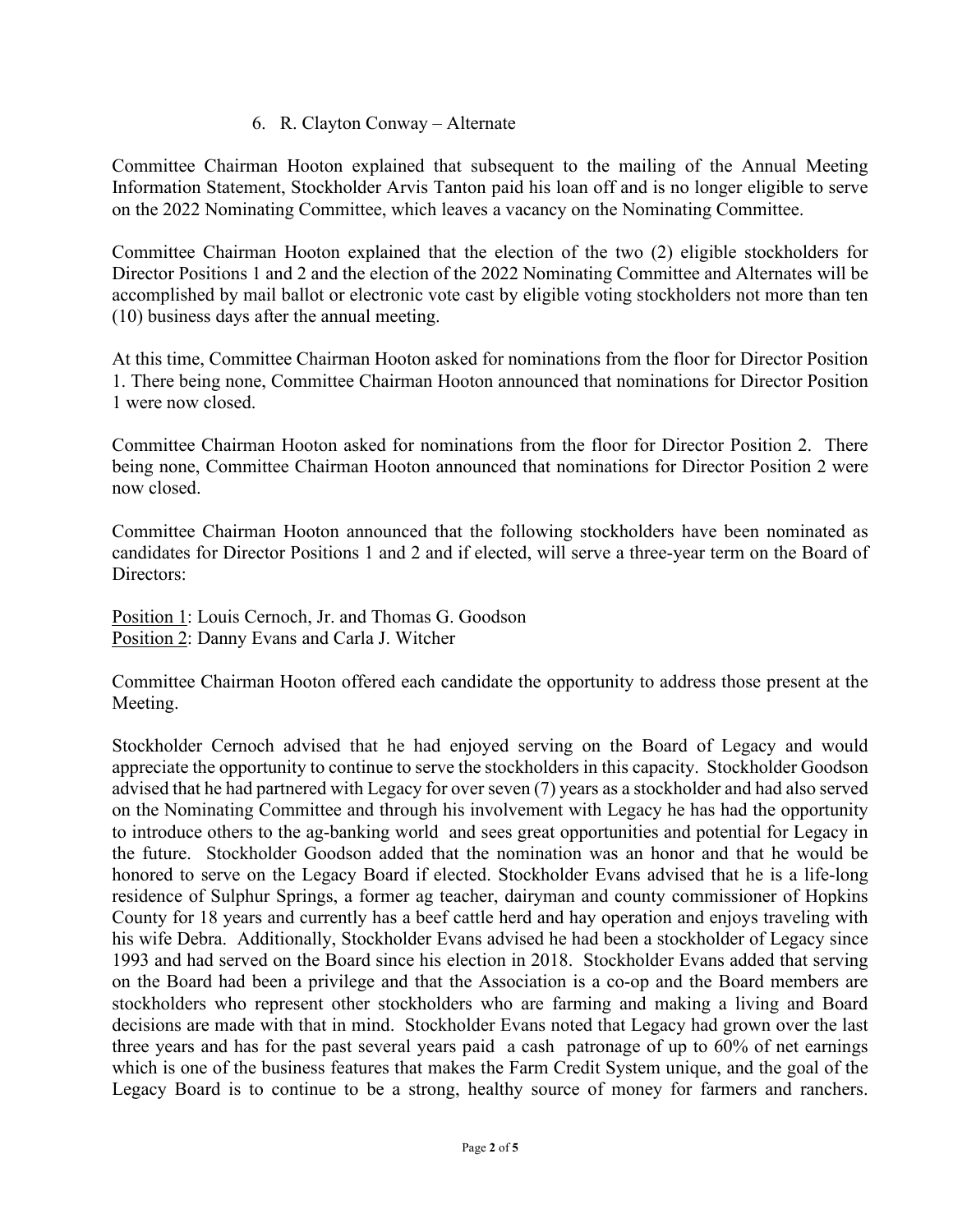Stockholder Evans expressed his appreciation for being allowed to serve as a Director and noted that if elected to a second term, he would continue to work hard on behalf of the stockholders of the Association. Candidate Witcher did not attend the annual meeting.

Committee Chairman Hooton then asked for nominations from the floor for member and alternate positions on the 2022 Nominating Committee, reminding those present of the vacancy left by Stockholder Tanton's ineligibility as discussed earlier in the Meeting. Stockholder Newman made a motion to nominate Stockholder Dr. Herbert C. Marlow for the Nominating Committee Member position vacated by Mr. Tanton. Stockholder Clay Smith seconded the nomination. Committee Chairman Hooton asked if there were any additional floor nominations for the 2022 Nominating Committee and there were none. Committee Chairman Hooton announced that nominations for positions on the 2022 Nominating Committee were now closed, with the following slate of candidates for the 2022 Nominating Committee:

- 1. Joey Hooton Member
- 2. Jay Jordan Member
- 3. Dr. Herbert C. Marlow Member
- 4. Amanda Hazel Alternate
- 5. R. Michael Groom Alternate
- 6. R. Clayton Conway Alternate

Committee Chairman Hooton turned the meeting back over to Chairman Milligan to present the Board of Directors Report.

Chairman Milligan explained that this was the fourth year to conduct the annual meeting in conjunction with the monthly Board meeting, which provides the appropriate format to accomplish required Association corporate business activities, saves Management and employees the time of coordinating an evening meeting, while at the same time cutting the expense to the Association. Chairman Milligan explained that the cost savings is then utilized to enhance the Association's annual customer appreciation events that we hope to schedule for later in the year, depending upon the COVID-19 environment at that time. He reported that the regional customer appreciation events generally reach more stockholders than the in-person annual meeting held by the Association for a number of years and that the Board feels that mail balloting provides all stockholders an enhanced opportunity to participate in the election process.

Chairman Milligan then introduced the Board of Directors and the Board Consultant and thanked them for their service in 2020. Chairman Milligan explained that to be an effective Board member for Legacy requires a substantial time commitment and that the oversight responsibilities of the Board continue to increase. Chairman Milligan advised those present that the Board works diligently to ensure the Association is managed prudently and provides a return to the membership, but also to make sure the Association remains in compliance with ever-increasing regulatory requirements and is operated in a safe and sound manner. Chairman Milligan expressed his appreciation to the current Board Members for their efforts to represent the membership during 2020.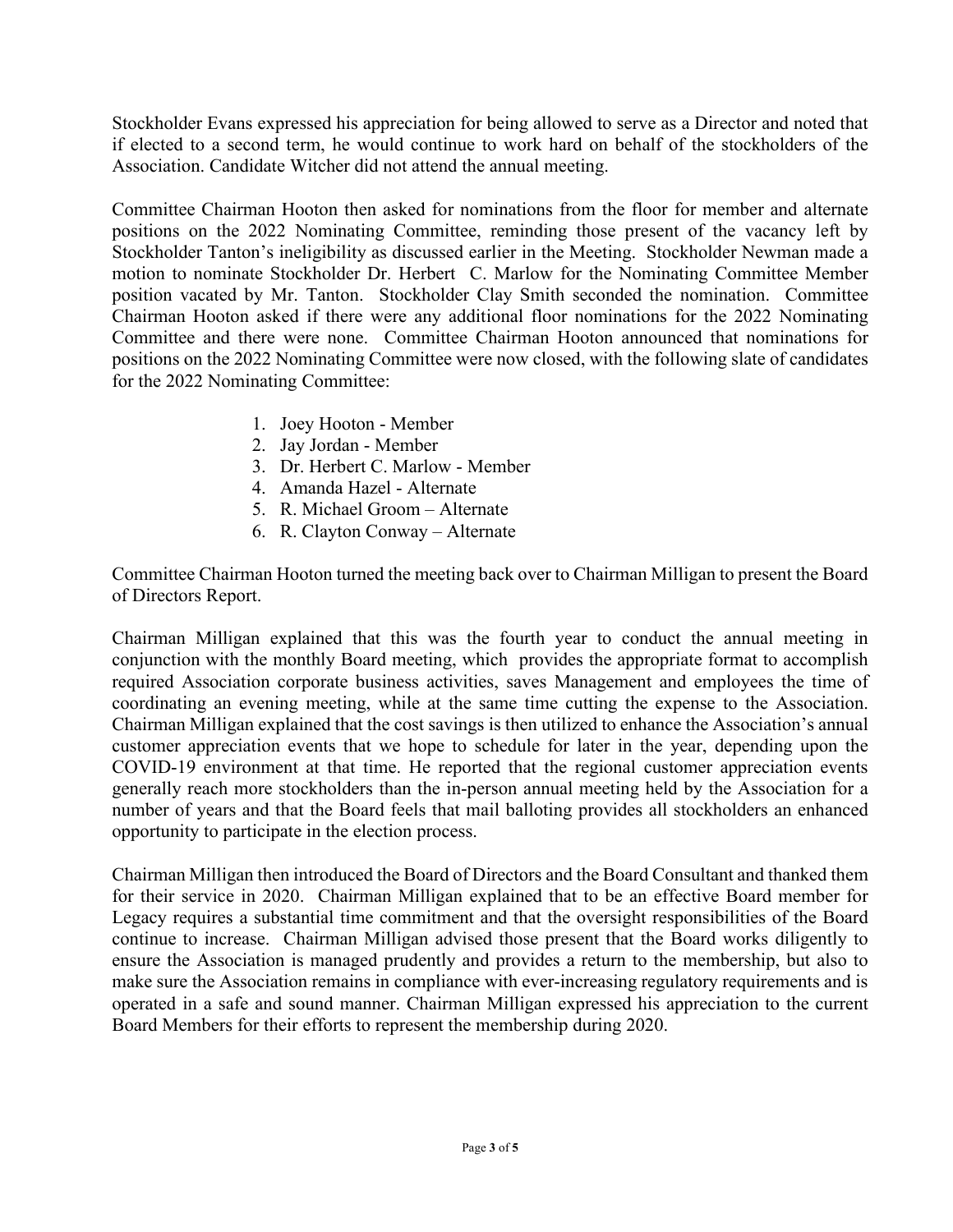On behalf of the Board of Directors, Chairman Milligan thanked the stockholders for their continued support and commitment to Legacy in fulfilling its mission to be a leading provider of credit in the communities we serve.

Chairman Milligan reported that 2020 was a profitable year for Legacy, reporting net income of \$4.5 million, strong asset quality and capital levels which allowed the Board to return \$2.47 million in cash patronage payments to the membership early in 2021. Chairman Milligan reported that this patronage payment represents approximately 1% of the average borrower's outstanding loan balance in 2020 and was approximately 55% of the net income of the Association.

Chairman Milligan reported that the construction of new offices in Terrell and Longview was completed in 2020 and both offices are open for business and seeing increased loan activity and new membership in those locations. Chairman Milligan also reported that plans are underway for the purchase of property in Canton and the construction of a new office building later this year.

Chairman Milligan concluded his report by thanking the stockholders for their continued support of Legacy and introducing CEO Derrell Chapman to provide an update on the Association's activities in 2020 and some of the plans he and his Management team have for Legacy in the future.

CEO Chapman began his presentation by thanking those present for their attendance at this year's annual stockholders meeting and for their continued support of Legacy and introducing the Senior Management Team and lending staff.

CEO Chapman explained that Legacy's mission is to be a leading ag and rural lender throughout our territory so we can enhance the quality of life for people in the ag industry and in rural America and pointed out that the Board Members are involved in agriculture and are leaders in the industry. He noted that many of the staff are involved in agriculture to some degree, positioning the Association to be a leader in the business of financing land, homes, and farms. CEO Chapman explained that some of the lending staff had cattle operations of their own, some have had poultry operations, and all have the ability to talk from an owner/producer perspective with customers and potential customer about Farm Credit. CEO Chapman explained that Legacy's territory covers 10 counties with five (5) office locations throughout the territory, with new construction planned in Canton and potentially outgrowing the current office space in Sulphur Springs. CEO Chapman explained that Farm Credit has a sound agricultural and rural economic mission and that mission, along with the cooperative model, makes sense to most people.

CEO Chapman reported that the 2020 Annual Stockholder Report was mailed earlier this year and the Q1 2021 Quarterly Report has been published and both are available on the Association's website. CEO Chapman provided a handout of select financial charts and graphs relating to 2020 operating results. CEO Chapman reported the Association had total assets of \$300 million at year-end 2020 and \$325 million as of this meeting, net income of \$4.5 million at year end which is up from \$4 million in 2019. CEO Chapman reported that asset quality remains strong at Legacy and across the entire Farm Credit System. Additionally, CEO Chapman reported a healthy loan pipeline with a lot of new loan activity. Stockholder Goodson asked if the Association had seen an uptick in loan volume due to the construction of the new offices in Terrell and Longview and CEO Chapman advised he would address Stockholder Goodson's question later in his presentation.